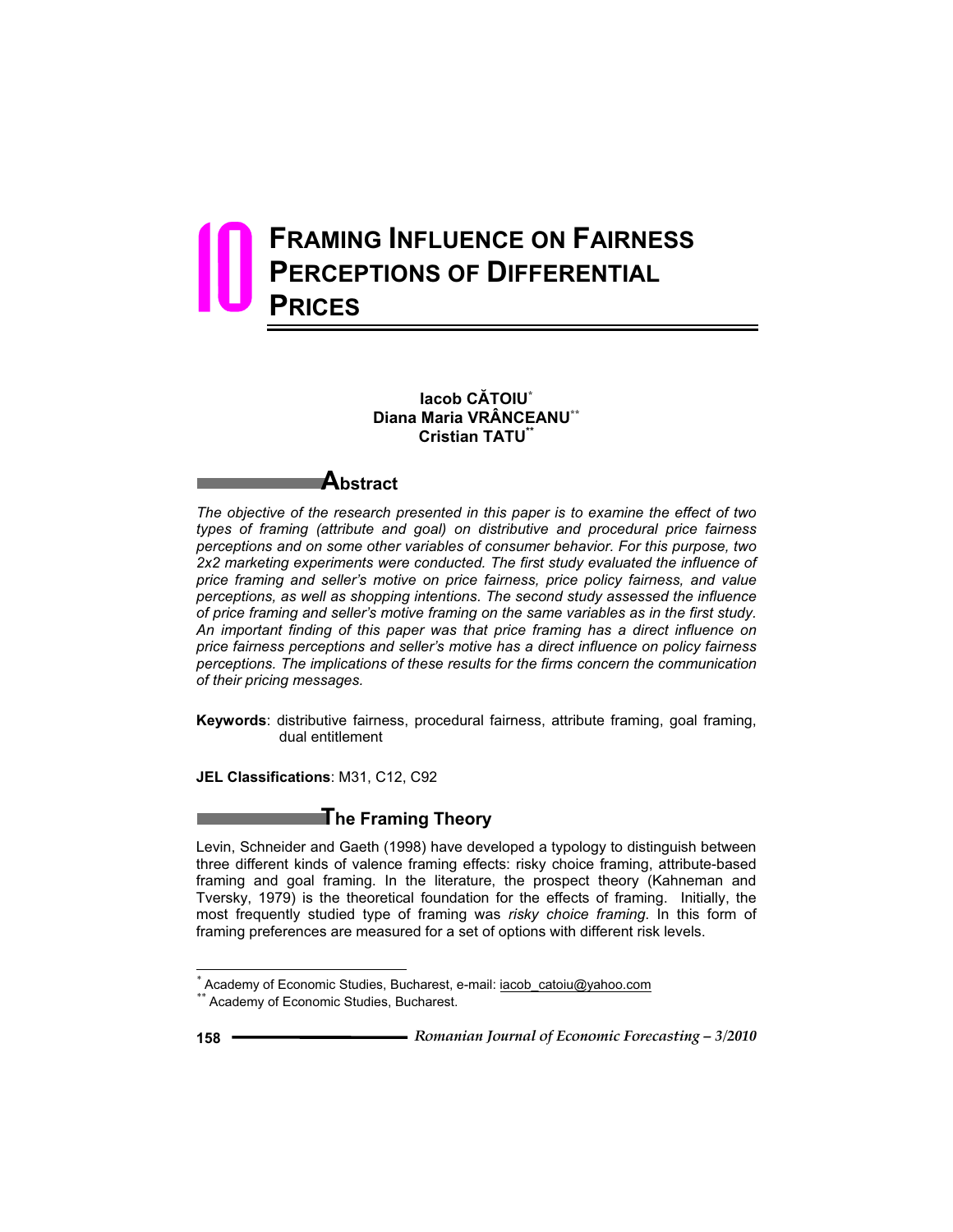In *attribute framing*, some attributes or characteristics of an object or event serve as the focus of the framing manipulation, a single item being evaluated by comparing the attractiveness ratings of the attribute description of that item. Attribute framing represents perhaps the simplest case of framing, because only a single attribute within any given context is the subject of the framing manipulation. Here, the dependent measure of interest is not the choice between independent options, but is, instead, a measure of the more basic process of evaluation. An attribute framing can take certain forms for example: 40% rate of success versus 60% rate of failure for medical treatment, 80% passed the exam versus 20% did not pass it.

 In *goal framing*, the goal of an action or behavior is framed, with the impact of persuasion being measured by comparing the rate of adoption of the behavior. The positive frame focuses attention on the goal of obtaining the positive consequence (or gain), whereas the negative frame focuses attention on avoiding the negative consequence (or a loss). Rothman and Salovey (1997) have analyzed the behavior of getting a mammogram when the goal is early breast cancer detection. The messages were framed positively as "if you get a mammogram, you take advantage of the best method for detecting breast cancer early" or negatively as "if you don't get a mammogram, you fail to take advantage of the best method for detecting breast cancer early". They have concluded that the negative frame (loss) is more effective than positive frame (gain) because people prefer to avoid a loss than to obtain a gain of the same magnitude.

#### **Price Fairness**

Xia, Monroe, and Cox (2004) define price fairness as a "consumer's assessment and associated emotions regarding of whether the difference (or lack of a difference) between a seller's price and the price of a comparative other party in a transaction is reasonable, acceptable or justifiable". So price fairness perception is a comparative process. It has an *individual component* because people might evaluate a price, by comparing it with: a price paid by them in another buying occasion, a price set by another store, or with the costs estimated by them for the product. It also has a *social component*, in that the price might be compared with a price paid by another person (Bolton, Warlop and Alba, 2003; Darke and Dahl, 2003; Xia, Monroe, and Cox, 2004).

In the fairness literature there are defined some major concepts: distributive fairness, procedural fairness and dual entitlement. *Distributive fairness* refers to the modality of outcomes distribution in a transaction, the measure in which there exists a fair report between the investment made in a transaction and the reward received (Cox, 2001). The outcome comparison (the price paid) might use an *expectation base reference point* (expected price based on past experience) or a *social-based reference point* (price paid by another person or a group of persons)(van den Bos *et al*, 1998).

*Procedural fairness* refers to process and the rules used to achieve the outcomes. According to *procedural justice* principles, fairness is determined by society norms and behaviors, being classified as either objective or subjective. Objective procedural justice pertains to the ability of the procedure to conform to normative standards of justice. Subjective procedural justice concerns the procedure's effects on the fairness judgments of those involved in the procedure (Cox, 2001). Procedural fairness can be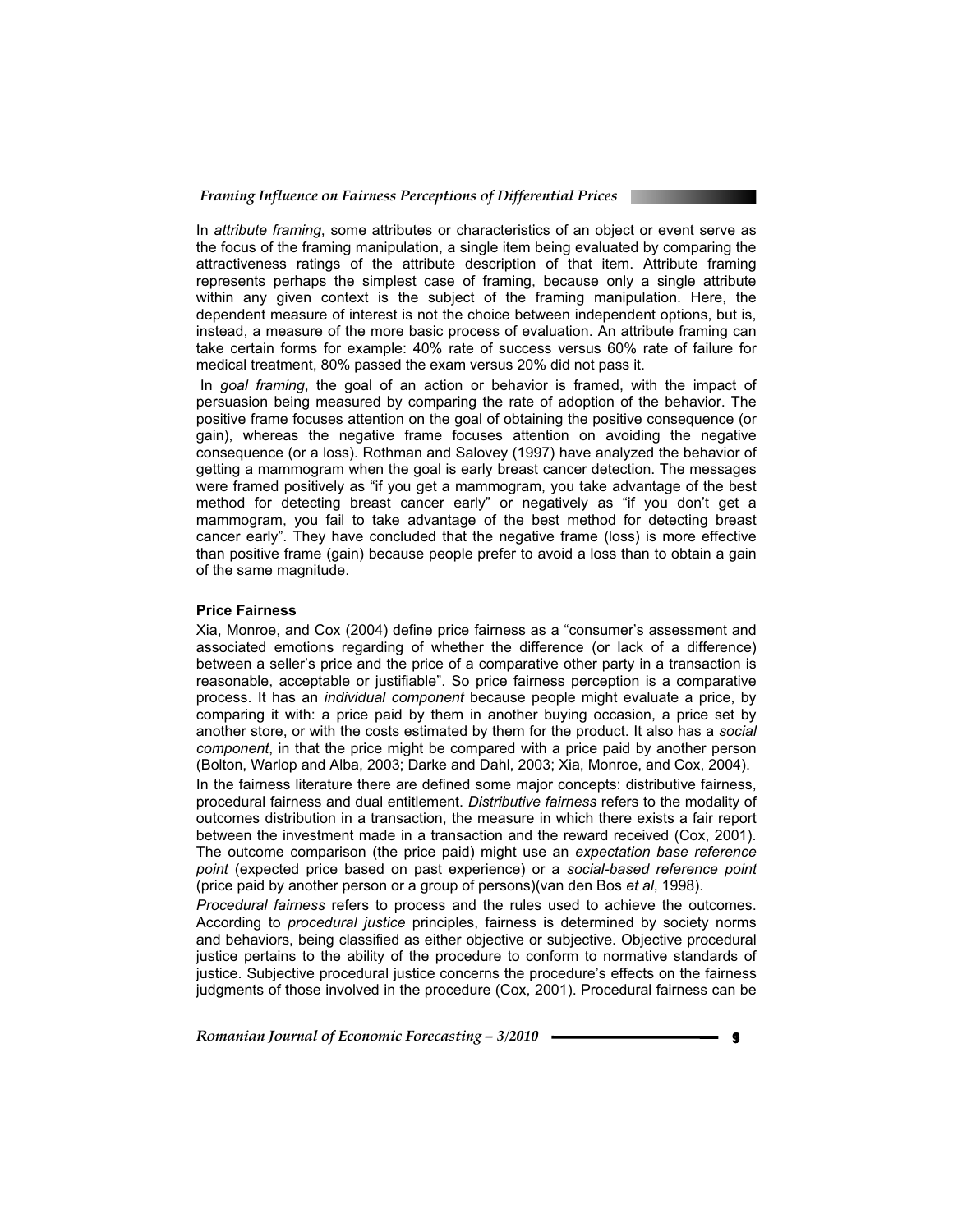studied relative to the accuracy and consistency with which a procedure is applied or relative to the respect shown to an individual that is subject of the procedure (Vermunt *et al*, 2001). This last aspect is also considered as interactional fairness which concerns the treatment of individuals in a transaction (respect, courtesy, apology). Other authors consider this to be a third dimension of fairness, manifested especially in services sector (Collie, Bradley and Sparks, 2002; Goodwinand and Ross, 1992).

Maxwell (2002) distinguishes between *economic fairness*, concerning the magnitude of price, its economic acceptability in relation with the customer's interest and *social fairness*, a price being fair if it is set according to the rules applied to it as an outcome, as well as to pricing as a process.

The *principle of dual entitlement* suggests that firms are entitled to a reference profit and customers are entitled to a reference price (Kahneman, Knetsch, and Thaler, 1986). Consequently, a cost increase can generate a price increase, in order to maintain profit, but a cost decrease might lead to a profit increase, by maintaining price (Dickson and Kalapurakal, 1994).In conformity with this principle, price increases must not be made arbitrarily or to enhance profits, but they must be based on costs increase. A price increase is considered unfair when it enhances profits and fair when it maintains profits. There exists an asymmetry in how consumers perceive costs increases and decreases. Customers are less sensitive to cost decreases than they are to cost increases, because the first does not change their reference price. Dickson and Kalapurakal (1994) demonstrated that cost-based rules are perceived fairer than dual entitlement rules. They concluded also there are some differences in price fairness perceptions from the buyers' and sellers' perspectives.

Xia, Monroe, and Cox (2004) distinguished between the concepts of price fairness and price unfairness perceptions, the last being considered clearer, sharper and more concrete than the first.

#### **Differential Pricing and Price Discrimination**

Dynamic prices have been defined as a strategy in which prices vary over time, consumer category, product/service type or circumstances (Haws and Bearden, 2006; Kannan and Kopalle, 2001) They are formed by adjusting prices in response to supply and demand conditions at the individual transaction level, being considered a variation of the traditional practice of price discrimination (Gabarino and Lee 2003; Weis and Mehrotra 2001). The factors considered important in the development of dynamic prices are: the increased availability of demand data, new technologies that facilitate changing prices, and availability of tools for analyzing data that support decision making (Elmaghraby and Keskinocak, 2003). Price discrimination is based on adapting the principle of segmentation on the price dimension by setting different prices for the same product according to the customers, amounts purchased, or shopping situations (Gonzales-Benito and Gonzales-Benito, 2004). It should be pointed out that there is a difference between price discrimination (usually considered illegal) and differential prices (justified by differences in price sensitivity of the different market segments) (Frank, 1983; Monroe, 2003).

In differential pricing research another concept has been introduced: *targeted promotions*, defined as practices of offering different pricing policies to prospective, as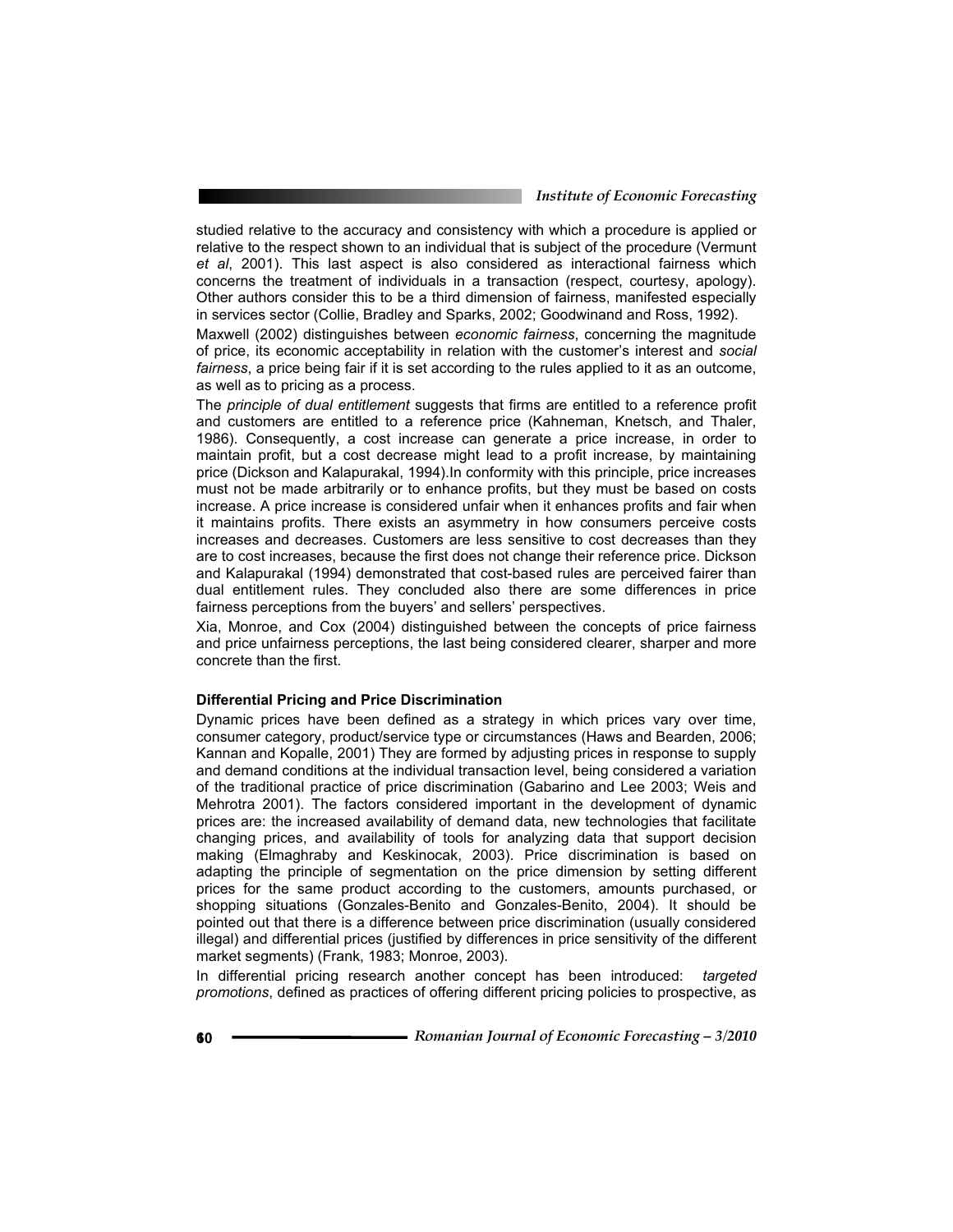opposed to current customers. Feinberg, Krishna and Zhang (2002) demonstrated that some of these practices can generate two kinds of negative effects: *betrayal effect* occurs when consumers prefer their favored firm less if it offers a promotion to switchers (persons that bought in the last period from another firm); and *jealousy effect* occurs when consumers prefer their favorite firm less if another firm offers a price decrease to its own loyal customers.

Lo, Lynch and Staelin (2007) consider that whenever targeted customers are favored, the non-targeted customers "get the short end of the stick." That is, they either pay more to receive the same quality or receive less utility than the favored customers even though they pay the same price. Therefore, there are cases in which a promotion attracts the excluded customers if they perceive the benefits of the promotion as they are quality discerning, but it will repel the excluded customers if the target group has no expertise in judging quality.

When evaluating the fairness of differential prices, consumers try to explain these differences, making internal attributions (considering themselves responsible for paying different prices) or external attributions (the firm is considered responsible). Grewal *et al.* (2004) suggest that a firm does not need to give explanations about costs when the attributions made by the customers are likely internal (e.g. purchase time). However, it would be better to offer cost information when it is external (purchase frequency).

# **Part I. Influence of Price Framing and of Seller's Motive**

The conceptual relationship between the studied variables is shown in Figure 1.

**Figure 1** 





Levin and Gaeth (1988) have argued that, in attribute framing, the positive labeling of an attribute leads to an encoding of the information that tends to evoke favorable associations in memory, whereas the negative labeling of the same attribute is likely to cause an encoding that evokes unfavorable associations.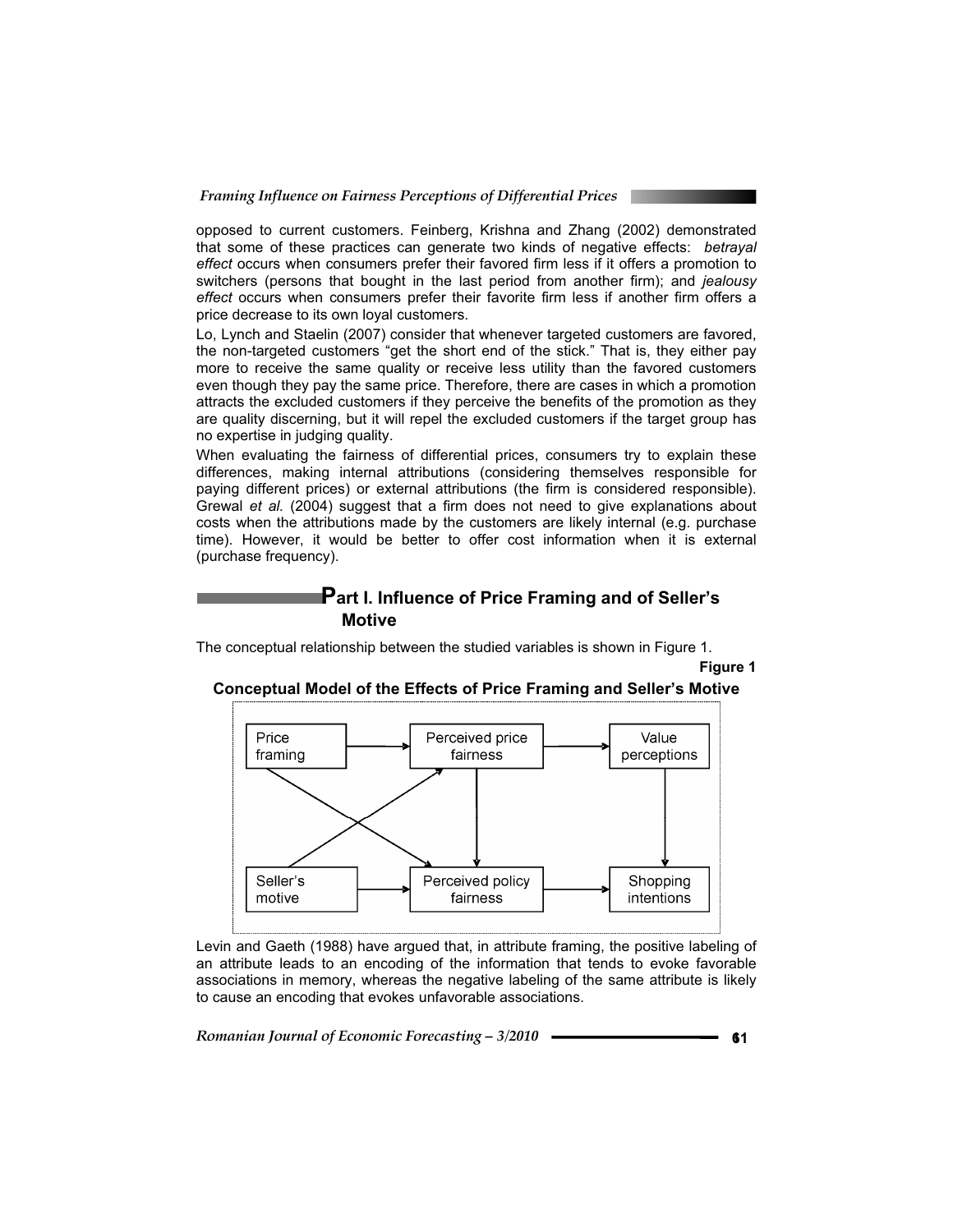A consistent number of studies show that the positive framing of attributes generates more favorable evaluations than negative framing (see review by Levin Schneider, and Gaeth1998). In a 2x2 experiment, they manipulated the general context of the scenario (positive, save money for a vacation or negative, save money to pay the accumulated parking fines) and the key attribute (notice that piggybank is half full/half empty). The results showed that the evaluation was more favorable in the positive framing condition, irrespective whether the general context of the scenario was positive or negative. In the same study, they showed also in goal framing, a negatively framed message emphasizing losses tends to have a greater impact on a given behavior than a comparable positively framed message emphasizing gains.

# **H1a: A price difference framed such that a consumer segment pays less (more) than another segment will be perceived to be fairer (less fair) than if it is framed that they pay more (less).**

The seller's motive for the price change or price differential plays an important role in price fairness perceptions (Campbell, 1999). When sellers do not indicate any reason for price increases, customers will perceive the prices as being less fair in comparison with the situation when a motive is provided (Schein, 2002). Customers' inferences of the seller's motives for a price influence their perceptions of price fairness as well as their attitudes and buying intentions. It was shown that a price increase was perceived to be unfair when the seller has a negative motive regardless of whether or not the price change increases the firm's profit (Campbell, 1999). Cătoiu and Vrânceanu (2007) found out in a qualitative research that for the Romanian customers a price increase must be generated by costs, not by demand, because the firm has to cover its cost and to obtain profit, not to speculate the demand.

## **H1b: If the seller's expressed motive for a price increase is cost-oriented, then the price will be perceived to be fair.**

Seller's motive refers to the procedure of price setting, so:

# **H2: If the seller's motive for the price increase is known, it will influence perceptions of policy fairness (procedural fairness).**

It has been shown that people rely less on procedure information to form fairness perceptions when they are informed about the outcomes (van den Bos *et al*, 1997). That is fairness perceptions are influenced more by the information that is available first relative to when the information becomes available later in the evaluation process (van den Bos, Vermunt and Wilkie, 1997). But distributive justice may be more determining of fairness judgments when people know about the outcome before learning about the procedure. Whether a procedure or an outcome is judged to be fairer depends more on what information comes first than on what information comes next.

## **H3a: The effect of price framing is greater on perceived price fairness than the effect of seller's motive.**

Herrmann *et al.* (2007) demonstrated that perceived price offer fairness has a positive effect on perceived pricing procedure fairness. Also, procedural fairness positively affects how people react to their outcome (van den Bos *et al.,* 1997) and "a fair price is one that results from a fair pricing rule" (Dickson and Kalapurakal, 1994). Van den Bos *et al.* (1997) found that when people do not have information about the outcomes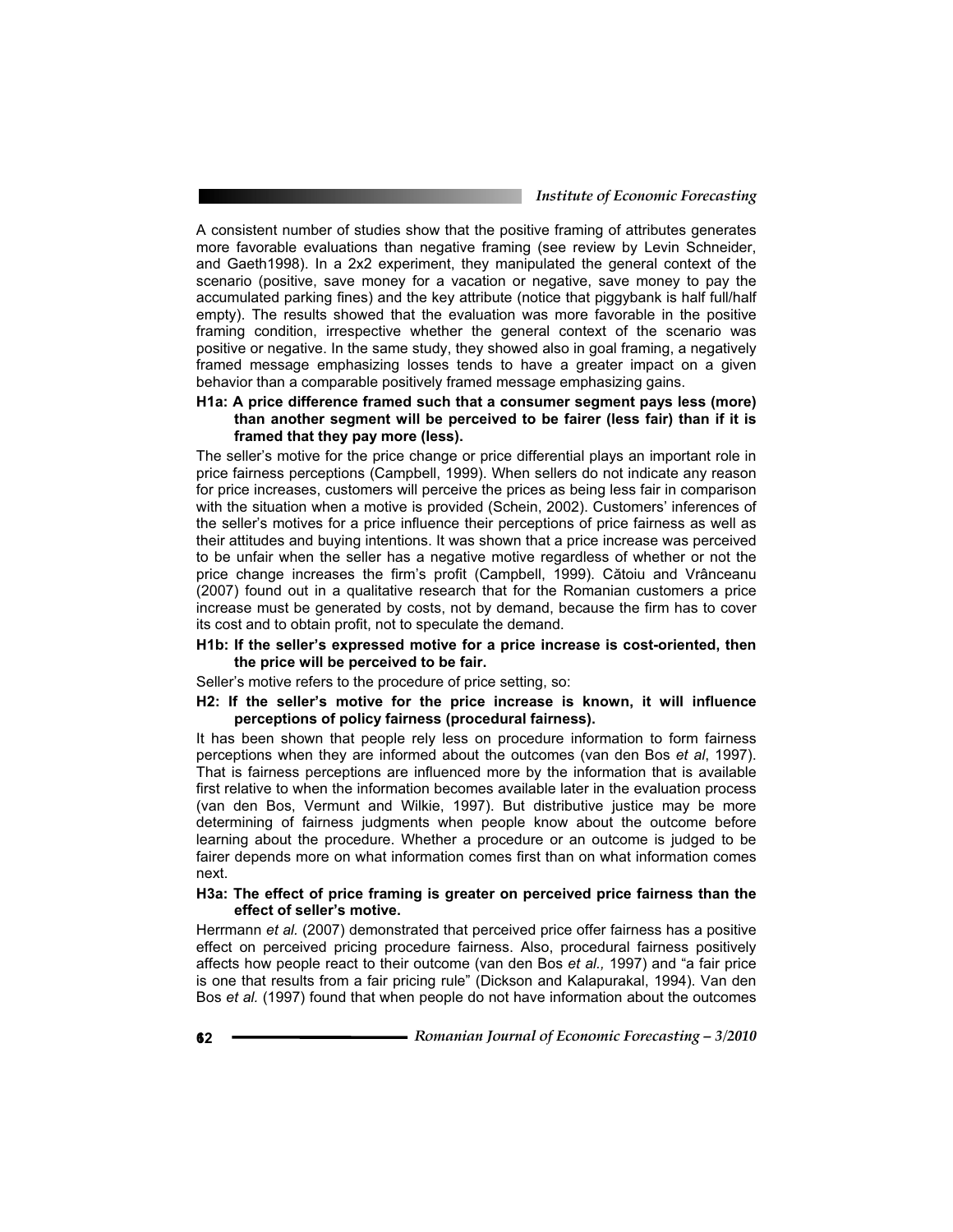of others they use procedural fairness to assess how to react to their outcome, but they rely less on procedure information when they are informed about the outcome of another person. Also, they consider that information about procedural fairness is easier to interpret comparing with information about distributive fairness.

# **H3b: Consumers' awareness of the outcome influences their perceptions of the fairness of the pricing policy.**

Van den Bos, Vermunt, and Wilkie (1997) demonstrated that a positive outcome influences perceived fairness more strongly when the procedure is undesirable comparing with the situation when it is desirable and a desirable procedure influences more fairness when the outcome is unfavorable than when it is favorable so we can suppose:

## **H4: A positive price framing and a demand-oriented motive is perceived fairer than a negative price framing and a cost oriented motive.**

When the motive for a price increase does not imply a cost increase the price will be considered unfair, comparing to a situation when it is initiated after a sudden costs increase, which would be considered fair (Schein, 2002; Bolton, Warlop, and Alba, 2003; Bolton and Alba, 2006). Also raising prices as a result of a demand increase to obtain profits is considered unfair (Freyand and Pommerehne, 1993; Kahneman, Knetsch,and Thaler 1986). Also, Cătoiu *et al.* (2010) found that differential prices are perceived fairer when are motivated by a social reason (company's intention to sustain an unprivileged customers category as undergraduates), than when are motivated by company's desire to maintain sales volume level.

# **Study 1- Differential prices in time**

# **Procedure design**

To test the previous hypotheses a 2 (price framing: pay more during the week-end / pay less during the week) x 2 (motive for differential prices: to increase sales during the week /to cover some of the fixed costs during the week) experiment was conducted. The respondents read a scenario about a fitness club that set differential prices based on the time when customers visited the fitness club, and the manager's reason for this pricing policy. The respondents evaluated four dependent variables (price fairness, policy fairness, value and shopping intentions) using seven-point agree / disagree Likert scales. At the end of the questionnaire, there were several statements for manipulation checks, using: True, False, I can't remember. For the analysis only the questionnaires that had a correct response for all the manipulation check statements were included. The sample was composed of 100 undergraduate students (average age 19.8 years, 30 percents males). For each scenario there were 25 responses.

To exemplify, we present the first scenario:

*A shopper who buys a fitness class during the week-end pays 12 RON, which is 2 RON more than one who buys it during the week (Monday to Thursday). A short time after the visit he read in a newspaper an interview with fitness club manager who expressed the desire, that by using this tactic, they would be able to increase sales during the week because demand is lower during those four days.*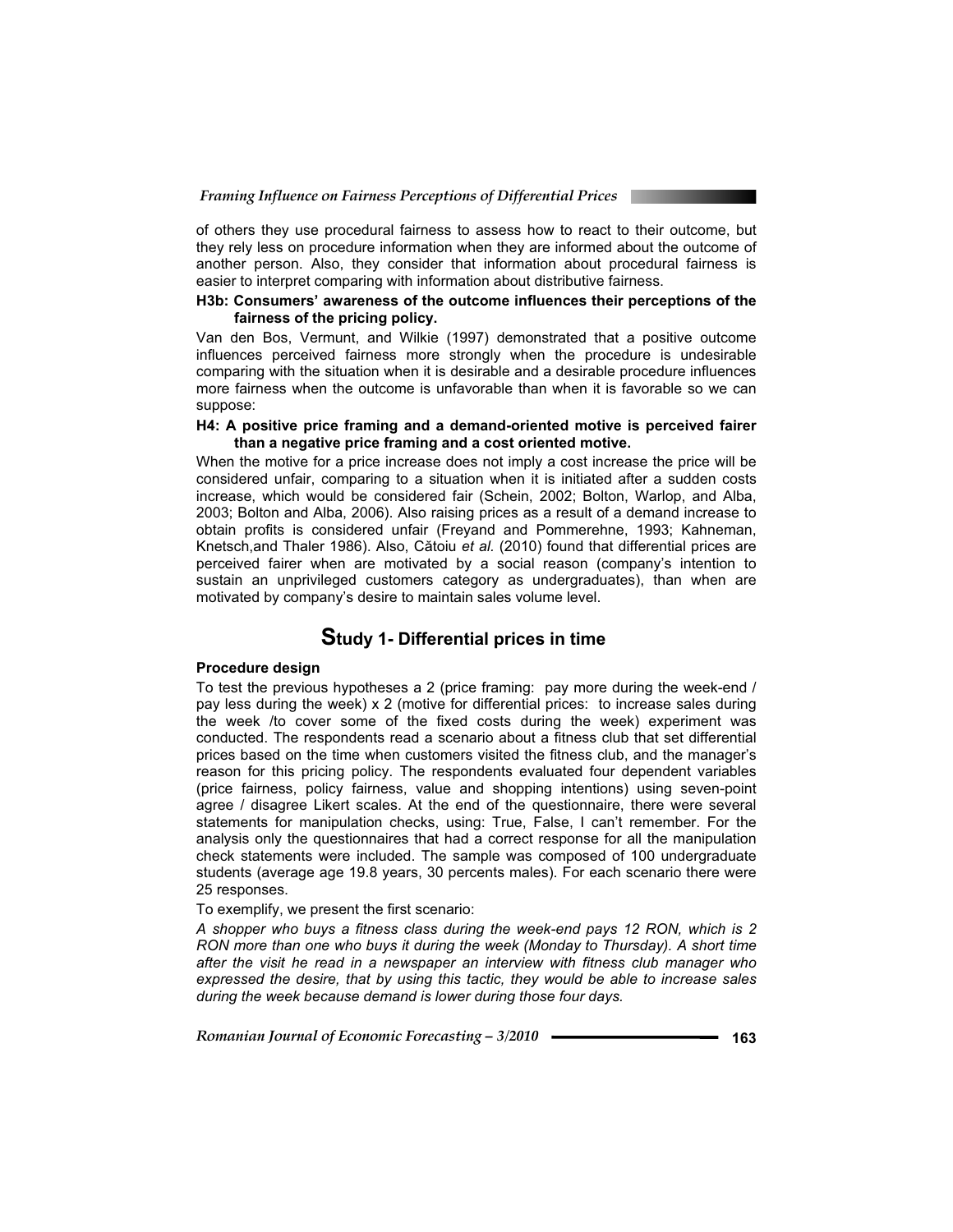**Table 1**

# **Analysis**

The causal relationship between variables was evaluated using path analysis with SPSS/AMOS. The observed variables were indicated in the Table 1 and the model goodness-of-fit data indicate a reasonable fit: Chi-square (7) = 12.459, p=0.086, IFI=0.969, NFI=0.931, CFI=0.966, RMSA= 0.089.

|                                                   | Study 1 temporal differences |        |         |
|---------------------------------------------------|------------------------------|--------|---------|
|                                                   | Standardized                 | t test | р       |
| Path from $\rightarrow$ to                        | estimate                     |        |         |
| Seller's motive $\rightarrow$ Price fairness      | 0.022                        | 0.223  | p > 0.1 |
| Price framing $\rightarrow$ Price fairness        | 0.037                        | 0.371  | p > 0.1 |
| Seller's motive $\rightarrow$ Policy fairness     | 0.129                        | 1.895  | p<0.1   |
| Price fairness $\rightarrow$ Value                | 0.613                        | 7.520  | p<0.01  |
| Price fairness $\rightarrow$ Policy fairness      | 0.631                        | 9.232  | p<0.01  |
| Price framing $\rightarrow$ Policy fairness       | 0.336                        | 4.927  | p<0.01  |
| Value $\rightarrow$ Shopping intentions           | 0.479                        | 5.366  | p<0.01  |
| Policy fairness $\rightarrow$ Shopping intentions | 0.222                        | 2.490  | p<0.05  |
| <b>Goodness-of-Fit Statistics</b>                 |                              |        |         |
| Chi-square (d.f.)                                 | 12.459 (7 d.f.), p=0.086     |        |         |
| IFL                                               | 0.969                        |        |         |
| <b>NFI</b>                                        | 0.931                        |        |         |
| <b>CFI</b>                                        | 0.966                        |        |         |
| <b>RMSA</b>                                       | 0.089                        |        |         |

| Testing the relationships for differential prices based on time (Study 1) |  |  |  |
|---------------------------------------------------------------------------|--|--|--|
|---------------------------------------------------------------------------|--|--|--|

According to hypothesis H1a: A price difference framed as such as that consumers who pay less (more), perceived the situation to be fairer (less fair) than if they pay more (less). Thus, when customers pay more, the mean for price fairness is M=5.22, and when they pay less, the mean is M=5.32, t=0.371, (p>0.1). The standardized estimate between price framing and price fairness is 0.037, thus expressing a weak relationship. The difference between these two means is not significant and, *hypothesis H1 is not accepted.*

Concerning the seller's motive, a cost oriented motive leads to a price fairness perception mean M=5.3, and a demand oriented motive leads to a mean M=5.24, t=0.223, (p>0.1). *Thus H1b is not accepted,* cost oriented seller's motive increases perceived price fairness in an insignificant amount. The standardized estimate is 0.022.

Policy fairness is perceived fairer for a cost oriented motive (M=4.51) than for a demand oriented motive (M=4.02). The negative price framing, pay less/cost oriented motive, price policy situation is perceived the fairest (M=5.52). The relationship between seller's motive and policy fairness is significant, t=1.895 (p<0.1), the standardized estimate being 0.129. *Thus, hypothesis H2 is accepted, if the seller's motive is known, it influences perceived policy fairness .*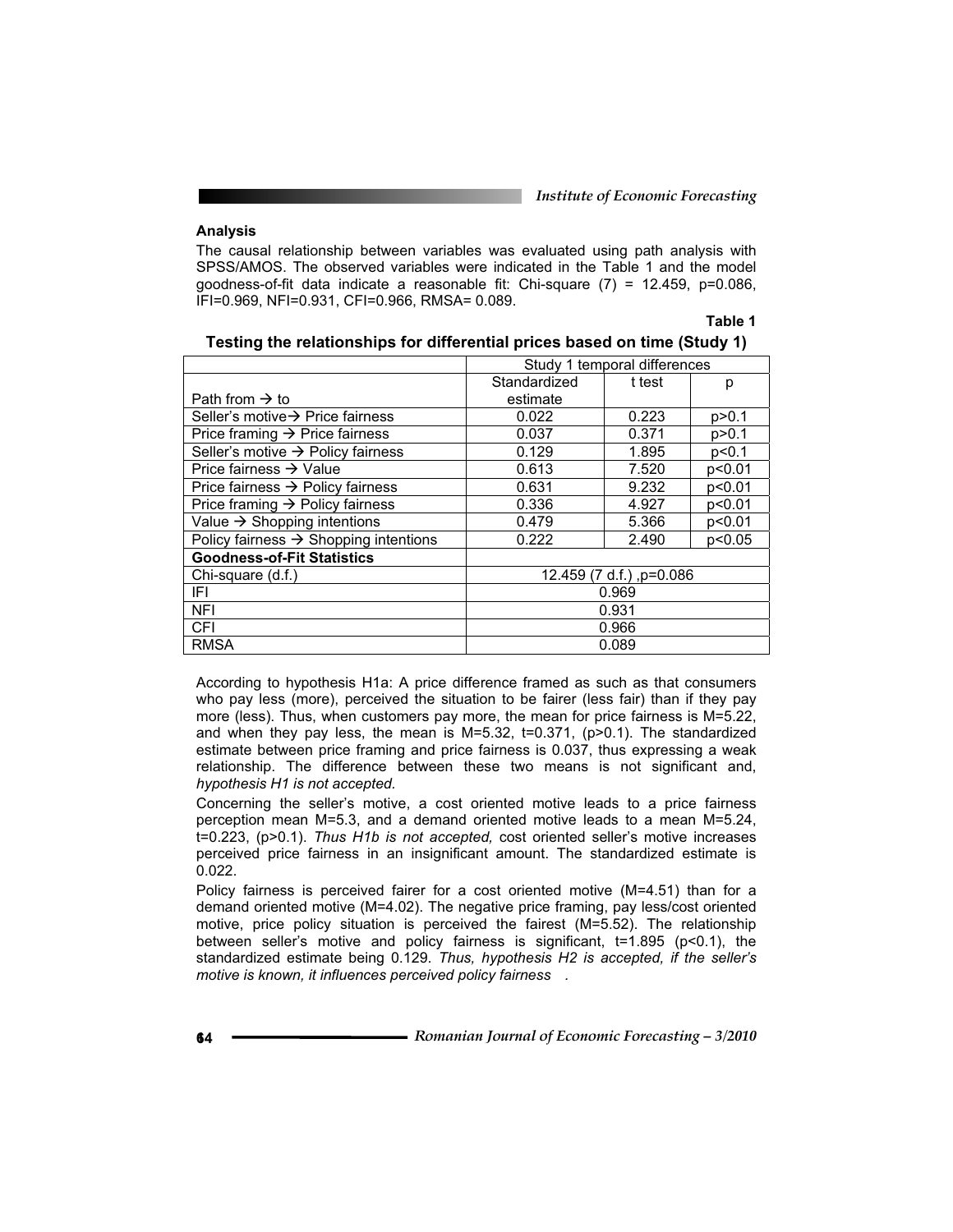Perceived policy fairness is influenced by price framing, the estimate between these variables is 0.336. Thus, for negative framing (pay more), the mean for policy is M=3.61, and for positive framing (pay less), a mean M=4.9, t=4.927, p<0.01. *Thus, for positive price framing, the price policy is perceived fairer than for negative price framing.*

The effect of price framing on price fairness perception is greater than the effect of seller's motive, the estimates for price fairness relationship with price framing being 0.037 and with seller's motive is 0.022. Also, the effect of price framing on policy fairness ( $\beta$ =0.336, t=4.927, p<0.01) is higher than the effect of seller's motive (ȕ=0.129, t=1.895, p<0.1). Thus *we accept the hypothesis H3a.* Also, the price policy for a positive framing (pay less)/a negative motive (demand oriented), M=4.28 is perceived fairer than for a negative framing (pay more)/positive motive (cost oriented), M=3.46, t=1.749, d.f.=47, p<0.1.

Price fairness perception influences policy perception, the standardized estimate regression weight is  $\beta = 0.631$ , t= 9.232, p<0.01, demonstrating a strong relationship, thus *H3b is accepted, the consumers' awareness of outcome influences their fairness perceptions of pricing policy*. Price fairness perceptions generate an important influence on policy fairness perceptions.

According to H4, the scenario of positive price framing and demand oriented reason is perceived fairer than a negative price framing and a cost-oriented reason. Thus, the mean for positive price framing (pay less)/demand-oriented motive is M=5.12, higher than and for negative price framing (pay more)/cost oriented motive M=5.08. But, because t=0.102, d.f.=48, p>0.1 the *hypothesis H4 is not accepted.*

Price fairness has an important influence on value  $(\beta=0.613, t=7.52, p<0.01)$ . The influence of policy fairness on value is insignificant ( $\beta$ =0.059, t=0.559, p>0.1). Shopping intentions are significantly influenced by value  $(\beta=0.479, t=5.366, p<0.01)$ and policy fairness ( $\beta$ =0.222, t=2.490, p<0.01). Also, a direct influence of price fairness on shopping intentions is not validated  $(\beta=0.073, t=0.609, p>0.1)$ , it is mediated by value.

# **Discussion**

The influence of price framing on price fairness perception is weak and this relationship was not validated by Study 1. An explanation for invalidation of H1a might be the fact that, for Romania, this type of differential pricing is very common. Price framing has a more powerful influence on policy fairness perceptions, thus, the way price is framed might influence the policy fairness perceptions.

Seller's motive does not have a direct influence on price fairness perceptions, but has an important effect on price policy perceptions. The implications are that it is useful for an unfavorable price policy to indicate the reason of using it. Also, the unfavorable effect of a negative motive might be reduced by a positive framing of price.

Price framing and seller's motive have an indirect effect on shopping intentions, as can be seen in Table 2, which displays the correlations between model variables.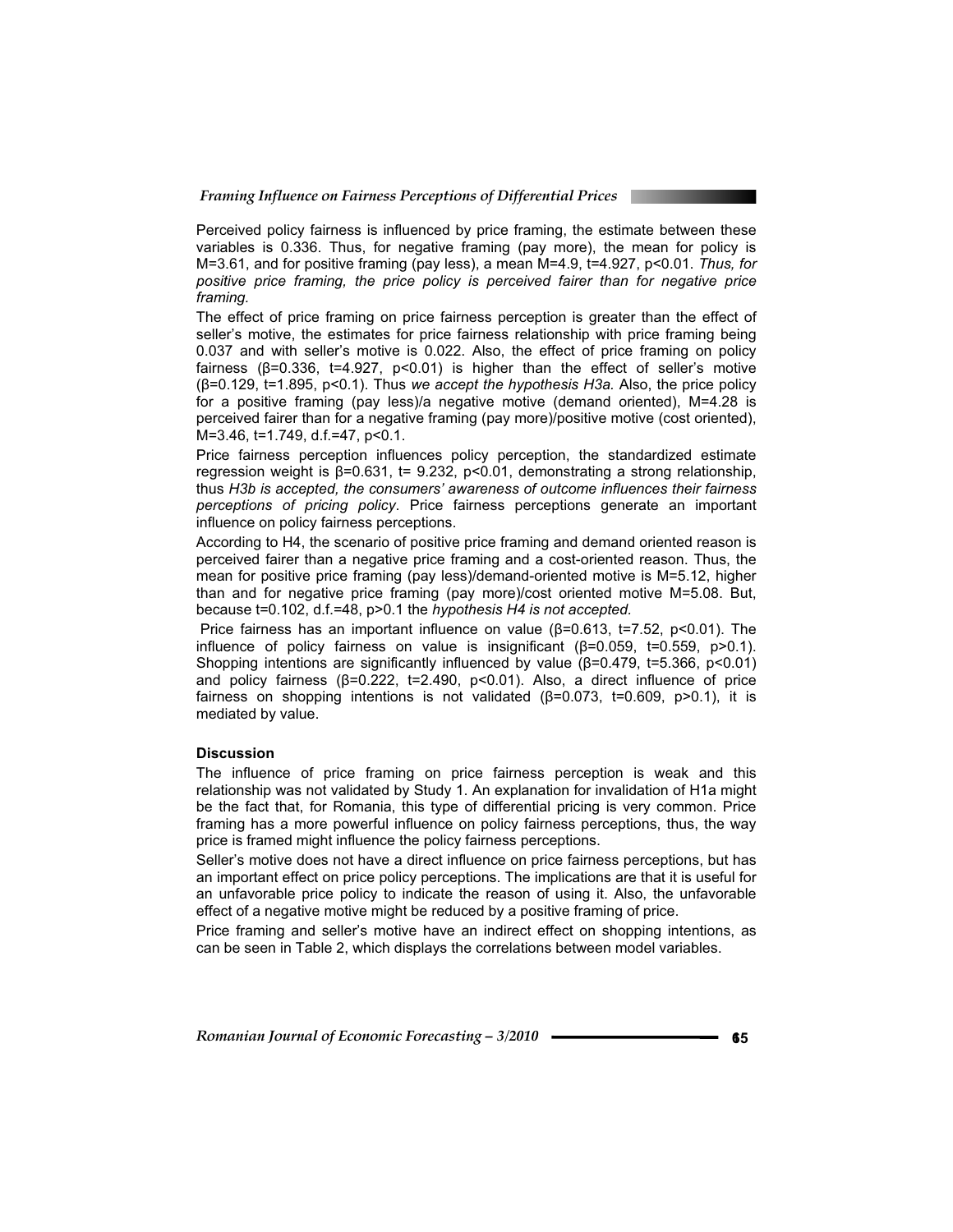# **Table 2**

|                     | Frame | Motive | Price<br>fairness | Policy<br>fairness | Value | Shopping<br>intentions |
|---------------------|-------|--------|-------------------|--------------------|-------|------------------------|
| Frame               | 1.000 |        |                   |                    |       |                        |
| Motive              | 0.000 | 1.000  |                   |                    |       |                        |
| Price fairness      | 0.037 | 0.022  | 1.000             |                    |       |                        |
| Policy fairness     | 0.359 | 0.143  | 0.646             | 1.000              |       |                        |
| <b>Value</b>        | 0.023 | 0.014  | 0.613             | 0.396              | 1.000 |                        |
| Shopping intentions | 0.091 | 0.038  | 0.437             | 0.412              | 0.567 | 1.000                  |

# **Correlations between model variables**

Price fairness perceptions generate an important influence on policy fairness perceptions. Value is influenced by price fairness perceptions, and shopping intentions by value and policy fairness perceptions.

# **Part II. The influence of price framing and of seller's motive framing**

In the second part of the study it is studied the framing effect of price, which is an attribute framing and the framing effect of seller's motive, which is a goal framing. The conceptual model of these relationships is displayed in Figure 2.

#### **Figure 2**

**Conceptual model on price framing and seller's motive framing influence** 



# **H1: A price difference framed as such that a consumers segment pay less (more) than another segment is perceived fairer (less fair) than they pay more (less)**

The effects of positive versus negative framing differ for attribute framing and for goal framing. Positive framing is superior to negative framing in an attribute framing context, and negative framing is superior to positive framing in a goal framing context.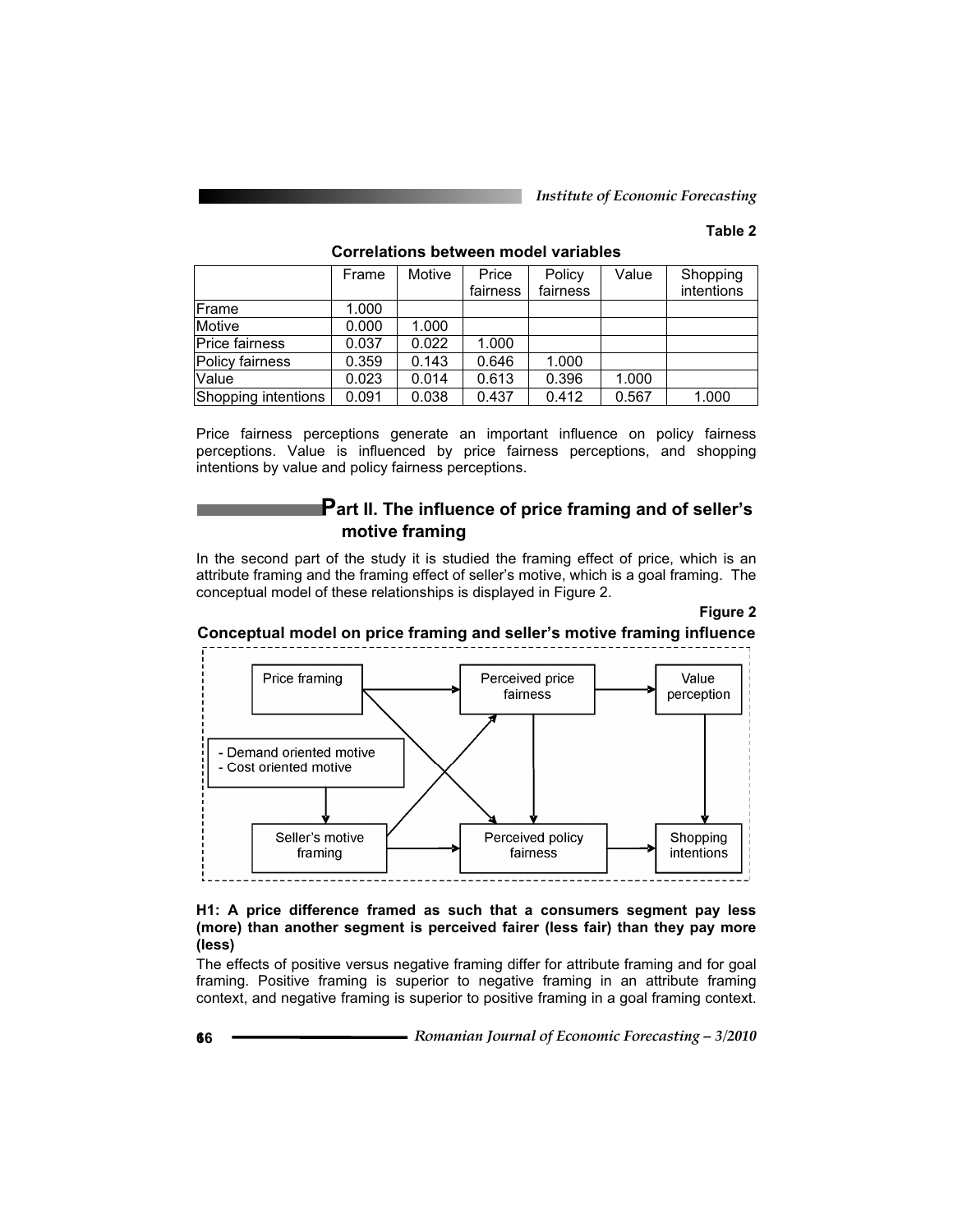(Krishnamurthy, Carter and Blair, 2001) In the literature, the effects of goal framing are less sustained comparing with those of attribute framing.

**H2: Positive price framing / negative motive framing is the fairest situation;** 

The price framing information is presented first comparing with the seller's motive framing and has a stronger effect on fairness perception (Van den Bos, Vermund and Wilkie, 1997):

**H3: The main effect of seller's motive framing is weaker than the main effect of price framing.** 

**H4: Framing of the seller's motive effect mediates the influence of motive type (demand oriented or cost oriented) on perceived policy fairness. The negative effect of a demand oriented motive can be diminished when it is expressed in a negative framing.** 

# **Study 2 - Differential prices based on geographic area, demand-oriented motive**

In the second study, it was designed a 2x2 marketing experiment, in the scenarios it was presented the same fitness club that set differential prices on geographic areas. The manipulated variables were price framing (*a shopper from a central-situated club's location pays more/a shopper from a non-central area club's location pays less*) and motive (demand oriented) framing (*in the central area the customers have a higher income/in the non-central areas the customers have a lower income*). The same scales were used to measure price fairness, policy fairness, value and shopping intentions. The same sample was used as in the previous study, 100 undergraduate students from Academy of Economic Studies Bucharest, Romania, (average age 19.8 years old, 30 percent males). Also, at the end of the questionnaire there were several statements for manipulation check, using the same scale with three levels: *True, False, I can't realize.* In the sample were included only the subjects that gave a correct answer to the manipulation check questions.

One variant of the scenario is: A shopper who buys a fitness class from a centralsituated club's location, pays for a class 12.5 RON, that is 2.5 RON more than a shopper who buys fitness classes from a non-central area, taking into consideration that the offer is the same. In an interview to a local newspaper, the club's manager explained this price difference by the fact that in the central area, customers have a higher income, consequently they can pay more than the customers from non-central areas.

### **Analysis**

For estimating the relationships between the variables included in the model, we used path analysis by AMOS/SPSS, the results being presented in the Table 3.

Price framing influences price fairness perceptions, thus paying less (M=4.74) is perceived fairer than paying more (M=4.08), t=-1.895, d.f.=98, p<0.1. Also, the standardized estimate for regression weights is 0.188, hypothesis H1 being accepted, a price difference framed such that a consumers segment pay less (more) than another segment is perceived fairer (less fair) than they pay more (less)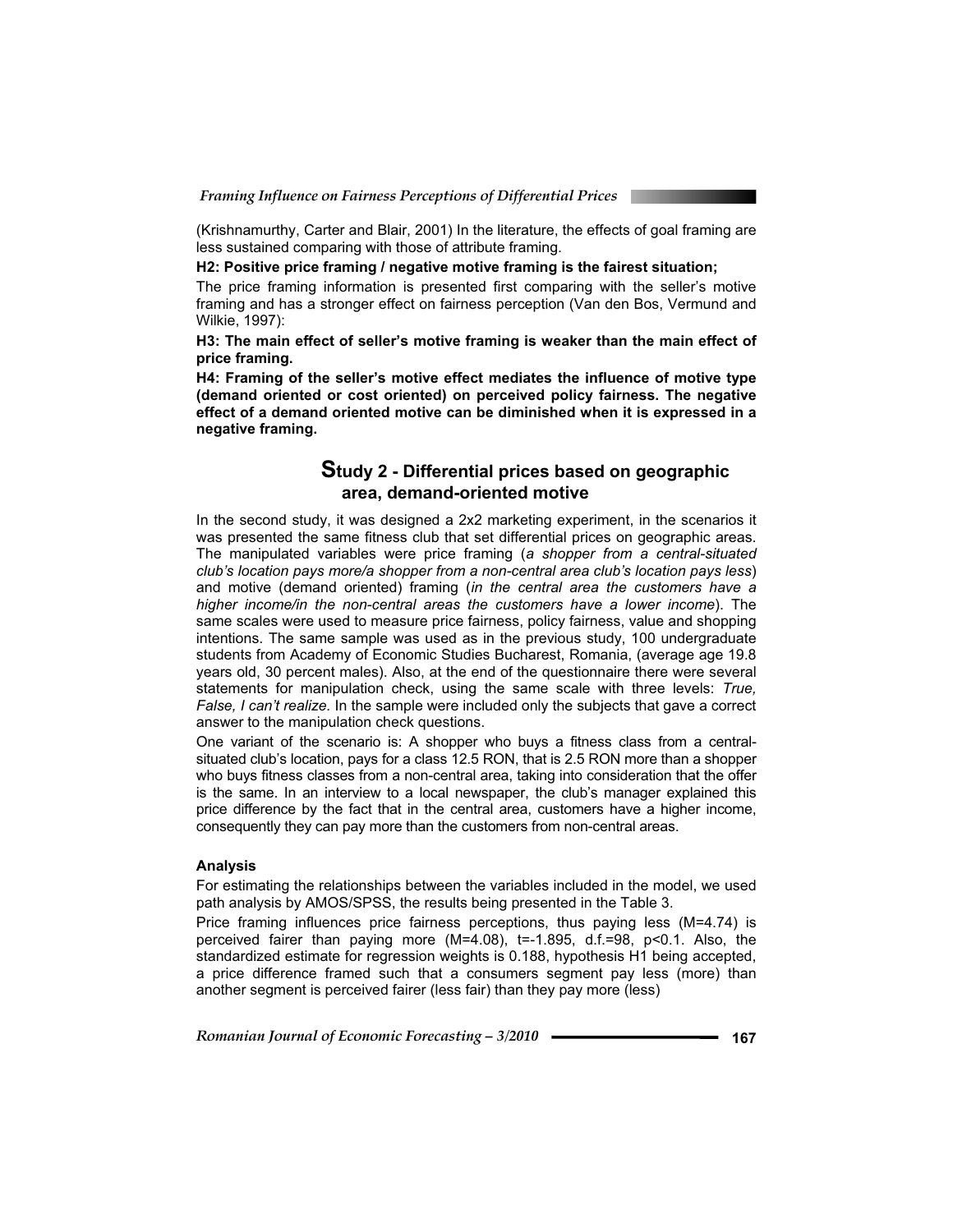# **Table 3**

# **Testing the relationships in differential prices on geographic area (Study 2)**

| Path from $\rightarrow$ to                               | Standardized<br>estimate | t test | р       |
|----------------------------------------------------------|--------------------------|--------|---------|
| Seller's motive framing → Price fairness                 | 0.040                    | 0.404  | p > 0.1 |
| Price framing $\rightarrow$ Price fairness               | 0.188                    | 1.906  | p<0.1   |
| Seller's motive framing $\rightarrow$ Policy<br>fairness | 0.021                    | 0.276  | p > 0.1 |
| Price fairness $\rightarrow$ Value                       | 0.351                    | 3.732  | p<0.01  |
| Price fairness $\rightarrow$ Policy fairness             | 0.587                    | 7.554  | p<0.01  |
| Price framing $\rightarrow$ Policy fairness              | 0.188                    | 2.426  | p<0.05  |
| Value $\rightarrow$ Shopping intentions                  | 0.259                    | 2.687  | p<0.01  |
| Policy fairness $\rightarrow$ Shopping intentions        | 0.311                    | 3.235  | p<0.01  |
| <b>Goodness-of-Fit Statistics</b>                        |                          |        |         |
| Chi-square (d.f.)                                        | 11.926, d.f=7, p=0.1     |        |         |
| IFL                                                      | 0.951                    |        |         |
| <b>NFI</b>                                               | 0.889                    |        |         |
| <b>CFI</b>                                               | 0.947                    |        |         |
| <b>RMSA</b>                                              | 0.084                    |        |         |

According to H2, positive price framing / negative motive framing is the fairest situation. The positive price framing (pay less)/negative motive framing (in the central area the customers have a higher income) has a mean M= 4.8, greater than the other three means. Applying ANOVA analysis, F (3,96)=1.417, p>0.1, the difference between means is not significant.

#### **Table 4**

# **Price fairness perceptions means for Study 2**

| <b>Scenario</b>        | <b>Mean price fairness</b> |
|------------------------|----------------------------|
| Pay more/higher income | 3.8800                     |
| Pay less/higher income | 4.8000                     |
| Pay more/lower income  | 4.2800                     |
| Pay less/lower income  | 4.6800                     |
| Total                  | 4.4100                     |

Hypothesis H3 states that the main effect of seller's motive framing is weaker than main effect of price framing. The standardized estimate for relationship between price framing and price fairness is  $\beta$ =0.188, t= 1.906, (p<0.1) is higher than between seller's motive framing and price fairness  $\beta = 0.04$ ,  $\pm 0.404$ , (p>0.1). Also, the regression weights for relationship between price framing and policy fairness is  $\beta$ =0.188, t=2.426, ( $p$ <0.05) is higher than between seller's motive framing and policy fairness  $\beta$ =0.021, t=0.276, (p>0.1). *Thus, the hypothesis H3 is accepted, the effect of seller's motive framing on price fairness and policy fairness is weaker than the effect of price framing*.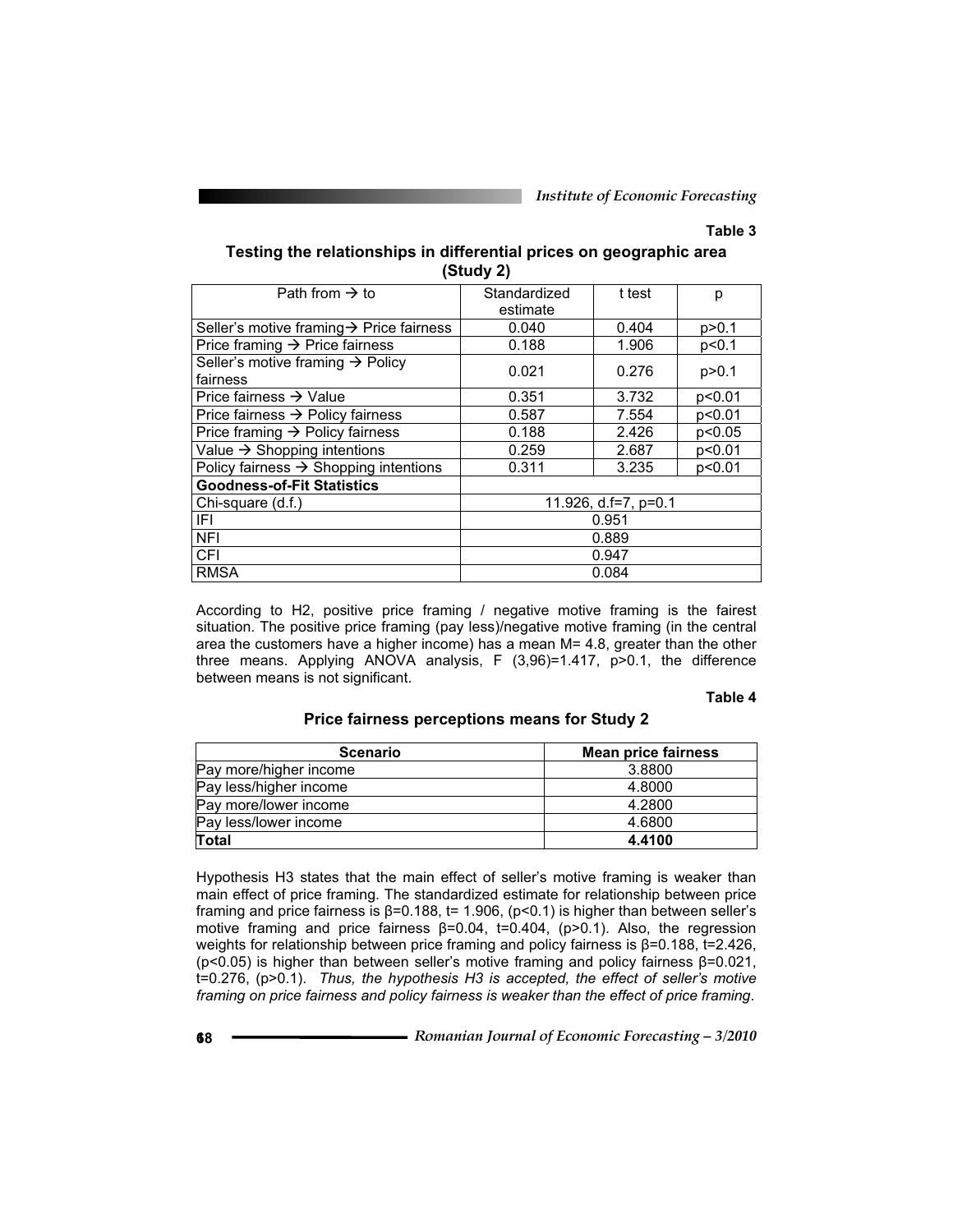Positive price framing (pay less)/negative motive framing (in the central area, the customers have a higher income) obtained, for policy fairness perception, a mean M=4.08 that is higher than negative price framing (pay more)/positive motive framing (in the non-central areas customers have a lower income), with a mean M=3.28, t=1.713, d.f.=48, p<0.1. Thus, the negative effect of a demand oriented motive might be diminished when it is expressed in a positive price framing.

Negative price framing (pay more)/negative motive framing (in the central area the customers have a higher income) obtained for policy fairness perception a mean M=3.04 that is lower than negative price framing/positive motive framing, with a mean M=3.28, t=-0.566, d.f.=48, p>0.1. Thus, the negative effect of a demand oriented motive might be diminished when it is expressed in a negative framing. Also, because p>0.1 *the hypothesis H4 is not accepted.* Framing a motive in a negative way generates a less fair policy perception. The mean for the negative motive (in the central area the customers have a higher income) is 3.56, being lower than for its framing expression (in the non-central areas the customers have a lower income) that is 3.7, t=-0.441, d.f=98, p>0.1. Thus, seller's motive framing does not have a significant influence on price policy perception,  $\beta$ =0.021, t= 0.276, (p<0.1).

Price fairness has a direct influence on policy fairness  $\beta$ =0.587, t=7.554, (p<0.01), on value  $\beta$ =0.351, t=3.732, (p<0.01) and an indirect influence on shopping intentions (mediated by value). On shopping intentions a direct influence have policy fairness  $\beta$ =0.311, t= 3.235, (p<0.01) and value  $\beta$ =0.259, t= 2.687, (p<0.01).

### **Discussion**

This study confirms the fact that price framing has a significant influence on price fairness perceptions; therefore, to increase the fairness of price, it is important to know how to frame it. Price framing effect is higher than motive effect, thus, even tough a firm has a negative motive to increase price, the way of price framing might diminish its unfavorable effect. Also, a positive motive might lower the price fairness perceptions if the price is framed in a negative way.

Framing the seller's motive has not a significant effect on price fairness and policy fairness perceptions. Also, there might be explored in other studies the possibility to influence price fairness perceptions manipulating the way to frame the seller's motive. This study confirms the findings of Study 1, referring to the relationships between price fairness, policy fairness, value and shopping intentions.

## **Conclusions and limitations**

Price framing has a direct influence on price fairness perceptions, as demonstrated in Study 2 and on price policy perceptions as validated in Study 1. The implications of these results for the firms concern the communication of their pricing messages, because people are more sensitive to comparative prices than to one price level. Thus, framing a price in a positive manner generates fairer perceptions, than in a negative one.

Seller's motive has a direct influence on policy fairness, for cost oriented motive, the pricing policy is perceived fairer than for demand oriented motives, as resulted from Study 1. Thus, for a firm it is important to state its motive for a price change, a price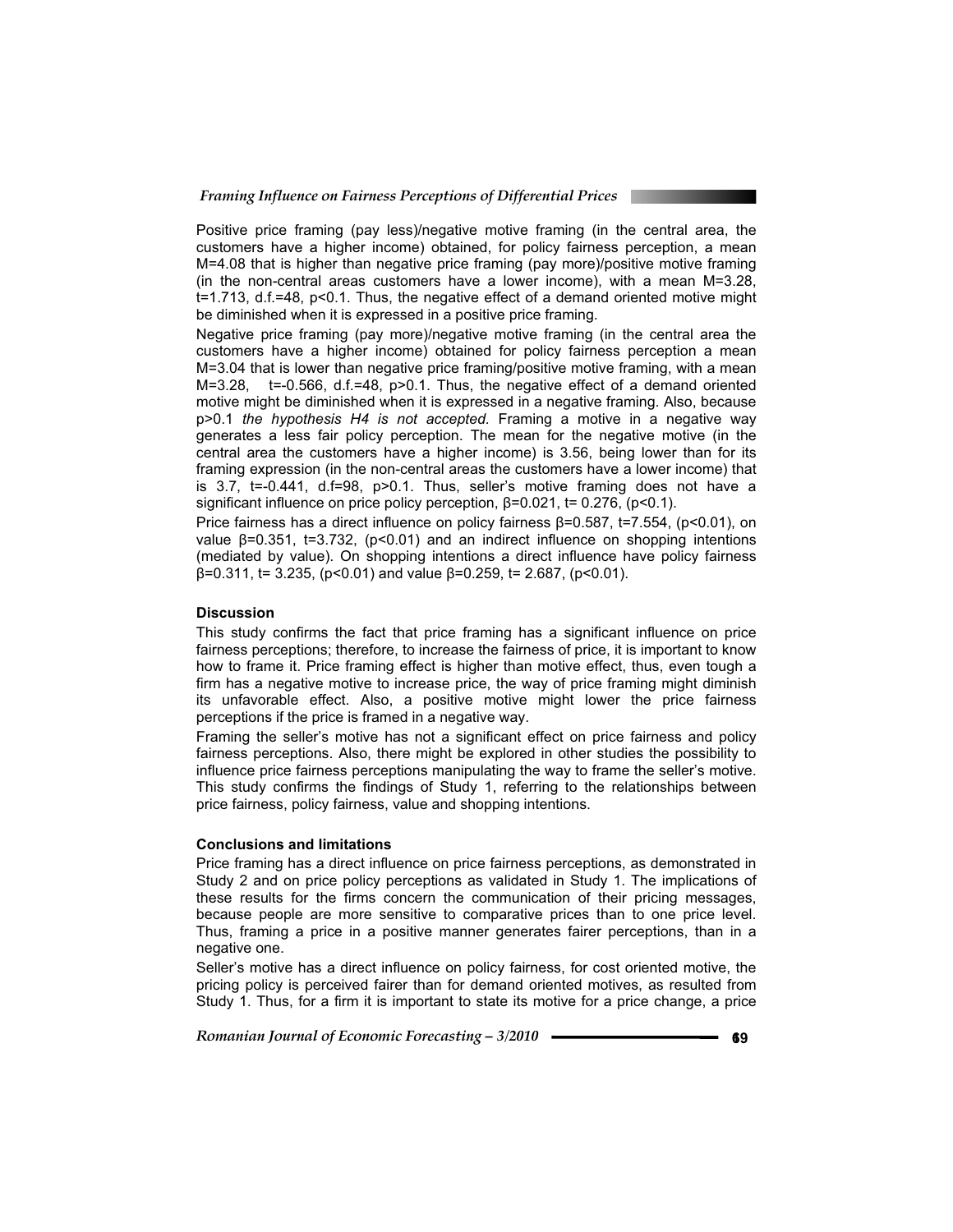increase might be perceived fairer for a positive motive than for a negative one. The negative effect of seller's motive on price policy might be diminished by a positive price framing. Thus, from both studies resulted that price framing has a direct effect on policy fairness. Consequently, the price policy for the situation of positive framing (pay less) and negative motive is perceived fairer than the one of negative framing (pay more) and positive motive.

Seller's motive framing does not influence significantly either price fairness, or policy fairness, as resulted from Study 2. We can conclude that attribute framing (designated by price framing) has a stronger effect than goal framing (represented by seller's motive framing). Further researches can be done to analyze the influence of motive framing, taking into consideration that in our study, the way of framing the motive does not generate a very clear distinction between positive and negative situation.

In both studies, it was found that price fairness has a direct influence on value, and an indirect influence on shopping intentions (mediated by value). Policy fairness and value influence shopping intentions. This finding outlines the importance of price policy perceptions in consumer behavior. Taking into consideration that price framing and sellers' motive influence policy fairness, they have an indirect effect on shopping intentions. Thus, the firms have to know how to manage the information that influences policy perceptions. These findings may help firms to choose pricing tactics according to customers' perceptions and reactions.

# **References**

- Bolton, L., Alba, J., (2006), "Price Fairness: Good and Service Differences and the Role of Vendor Costs", *Journal of Consumer Research*, 33(2): 258- 264.
- Bolton, L., Warlop, L., Alba, J. (2003), "Consumer Perceptions of Price (Un)Fairness," *Journal of Consumer Research*, 29 (4): 474–91.
- Campbell, M. (1999), "Perception of Price Unfairness: Antecedents and Consequences of Satisfaction," *Journal of Marketing Research*, 36 (2): 187–199.
- Cătoiu, I., Vrânceanu*,* D. M., (2007), "Price fairness perceptions in Romania"*, Marketing-Management, Studii - Cercetări - Consulting*, AROMAR, 4 (100): 243-247.
- Cătoiu, I., Vrânceanu*,* D. M., Filip, A., (2010), "Setting fair prices fundamental principle of sustainable marketing", *Amfiteatru Economic*, 12 (27): 115-128.
- Collie, T, Bradley, G., Sparks, B. A. (2002), "Fair process revisited: Differential effects of interactional and procedural justice in the presence of social comparison information", *Journal of Experimental Social Psychology* 38(6): 545–555.
- Cox, J. (2001), "Can Differential Prices Be Fair?", *Journal of Product and Brand Management*, 50 (5): 264–75.
- Darke, P., Dahl, D. (2003), "Fairness and discounts: the subjective value of a bargain", *Journal of Consumer Psychology,* 13(3): 328-330.
- **<sup>170</sup>** *Romanian Journal of Economic Forecasting 3/2010*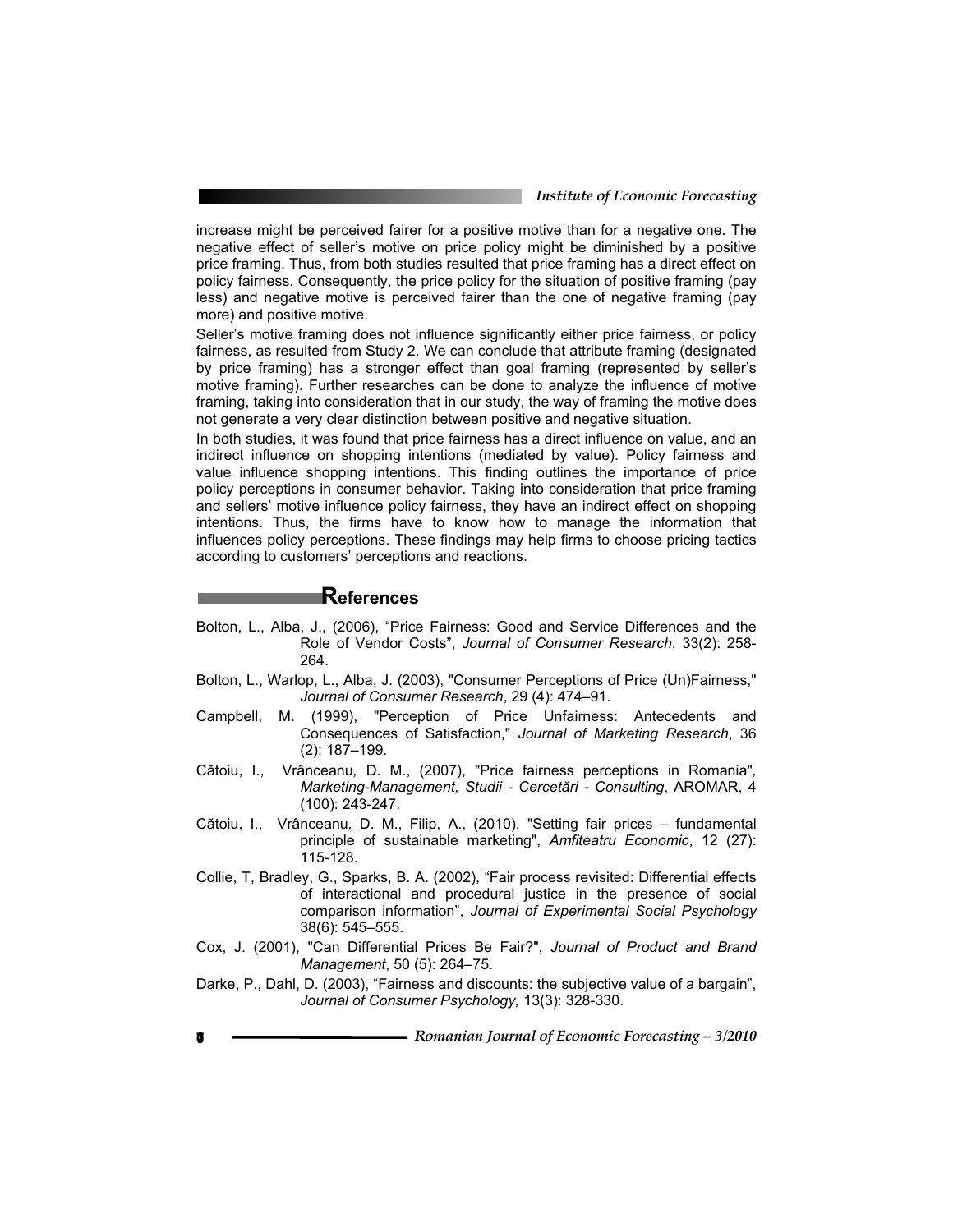- Dickson, P., Kalapurakal, R., (1994), "The use and perceived fairness of price-setting rules in the bulk electricity market", *Journal of Economic Psychology*, 15(3): 430-440.
- Elmaghraby, W., Keskinocak, P., (2003), "Dynamic Pricing in the Presence of Inventory Considerations: Research Overview, Current Practices and Future Directions", *Management Science*, 49(10):1287-1309.
- Feinberg, F., Krishna, A., Zhang, J. (2002), "Do We Care What Others Get? A Behaviorist Approach to Targeted Promotions," *Journal of Marketing Research*, 39 (3): 277–91.
- Frank, R., (1983), "When Are Price Differentials Discriminatory?", *Journal of Policy Analysis and Management,* 2(2): 238 – 255.
- Frey, B., Pommerehne, W. (1993), "On the fairness of pricing An empirical survey among general population", *Journal of Economic Behavior and Organization*, 20(3): 295 – 306.
- Garbarino, E., Lee, O. (2003), "Dynamic pricing in internet retail: effects on consumer trust", *Psychology and Marketing*, 20(6): 495-513.
- Gonzales-Benito, O., Gonzales-Benito, J.,(2004),"Geographic price discrimination as a retail strategy. Role of the geodemographic market profile", *International Journal of Market Research*, 46(4): 443-461.
- Goodwin, C., Ross, I., (1992), "Consumer responses to service failure: influence of procedural and interactional fairness perceptions", *Journal of Business Research*, 25(2): 149-163.
- Grewal, D., Hardesty, D. M., Iyer, G. R., (2004),"The effects of buyer identification and purchase timing on consumers' perceptions of trust, price fairness and repurchase intentions"**,** *Journal of Interactive Marketing;* 18(4): 87-99.
- Haws, K. L., Bearden, W. O., (2006), "Dynamic Pricing and Consumer Fairness Perceptions", *Journal of Consumer Research*, 33(3): 304-311.
- Herrmann, A., Xia, L., Monroe, K., Huber, F. (2007), "The influence of price fairness on customer satisfaction: an empirical test in the context of automobile purchases", *Journal of Product and Brand Management,* 16(1): 49-57.
- Kahneman, D., & Tversky, A. (1979). "Prospect theory: An analysis of choice under risk", *Econometrica,* 47(2): 263–291.
- Kahneman, D., Knetsch, J. and Thaler, R. (1986b), "Fairness and the assumptions of economics", *Journal of Business*, 59(4): S285-S300.
- Kahneman, D., Knetsch, K. and Thaler, R. (1986a), "Fairness as a constraint on profit seeking: entitlements in the market", *American Economic Review*, 76(4): 728-741.
- Kannan, P. K., Kopalle, P. K. (2001). "Dynamic pricing on the Internet: Importance and implications for consumer behavior", *International Journal of Electronic Commerce*, 5(3): 63–83.
- Krishnamurthy, P., Carter, P., Blair, E., (2001), "Attribute framing and goal framing effects in health decisions", *Organizational behavior and human decision processes"*, 85(2): 382-399.